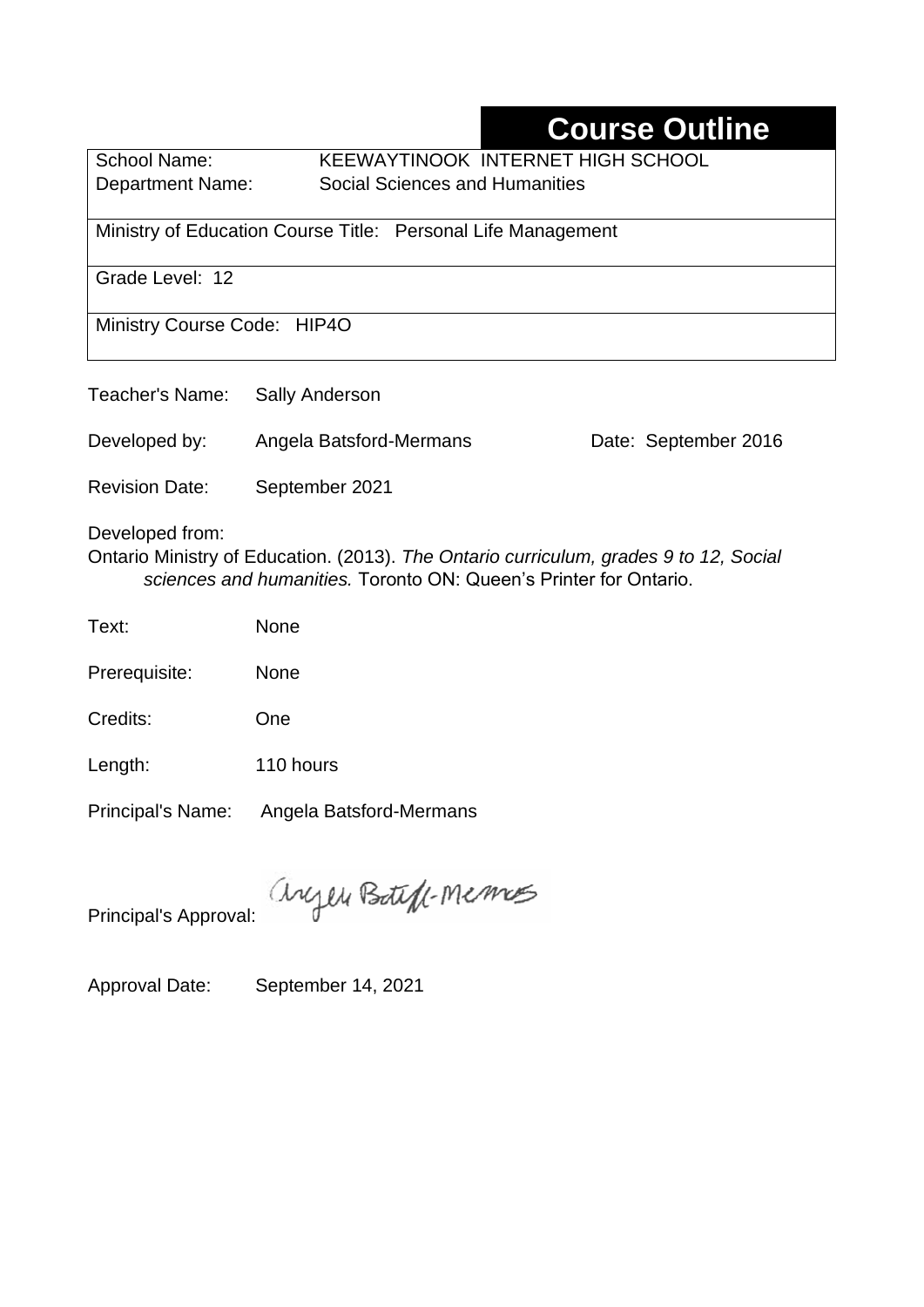## *Course Description/Rationale*

This course focuses on preparing students for living independently and working successfully with others. Students will learn to manage their personal resources to meet their basic needs for food, clothing, and housing. They will also learn about their personal, legal, and financial responsibilities and develop and apply interpersonal skills in order to make wise and responsible personal and occupational choices. Students will apply research and inquiry skills while investigating topics related to personal life management. The course emphasizes the achievement of expectations through practical experiences.

# *Overall Curriculum Expectations*

### **Research and Inquiry Skills**

- Explore topics related to personal life management, and formulate questions to guide their research;
- Create research plans, and locate and select information relevant to their chosen topics, using appropriate social science research and inquiry methods;
- Assess, record, analyse, and synthesize information gathered through research and inquiry;
- Communicate the results of their research and inquiry clearly and effectively, and reflect on and evaluate their research, inquiry, and communication skills.

#### **Self and Others**

- Demonstrate an understanding of the personal qualities and skills necessary to make the transition from adolescence to adulthood;
- Describe the elements of successful planning for employment;
- Demonstrate an understanding of effective communication skills and their role in building the healthy relationships that support independent living.

#### **Daily Living Skills**

- Demonstrate an understanding of effective decision-making processes and their role in independent living;
- Explain and demonstrate the use of basic money-management skills and techniques needed to manage personal financial resources effectively;
- Describe and demonstrate the use of basic principles and techniques of effective household management.

#### **Personal and Social Responsibilities**

- Demonstrate an understanding of the role of personal responsibility in independent living, and of the strategies that can be used to meet individual needs;
- Demonstrate an understanding of the rights and responsibilities of employers and employees, including both personal and legal responsibilities;
- Demonstrate an understanding of the role that responsible consumerism plays in living independently.

#### **Economic and Personal Finances**

- Demonstrate an understanding of how global, national, and community economic factors affect the individual's financial circumstances;
- Describe ways in which financial institutions can assist in the management of personal finances;
- Explain the benefits and costs of working.

## *Course Content*

| Unit                          | Length     |
|-------------------------------|------------|
| 1. Transition to Adulthood    | 32.5 hours |
| 2. Working and Managing Money | 41.5 hours |
| 3. Living on Your Own         | 36 hours   |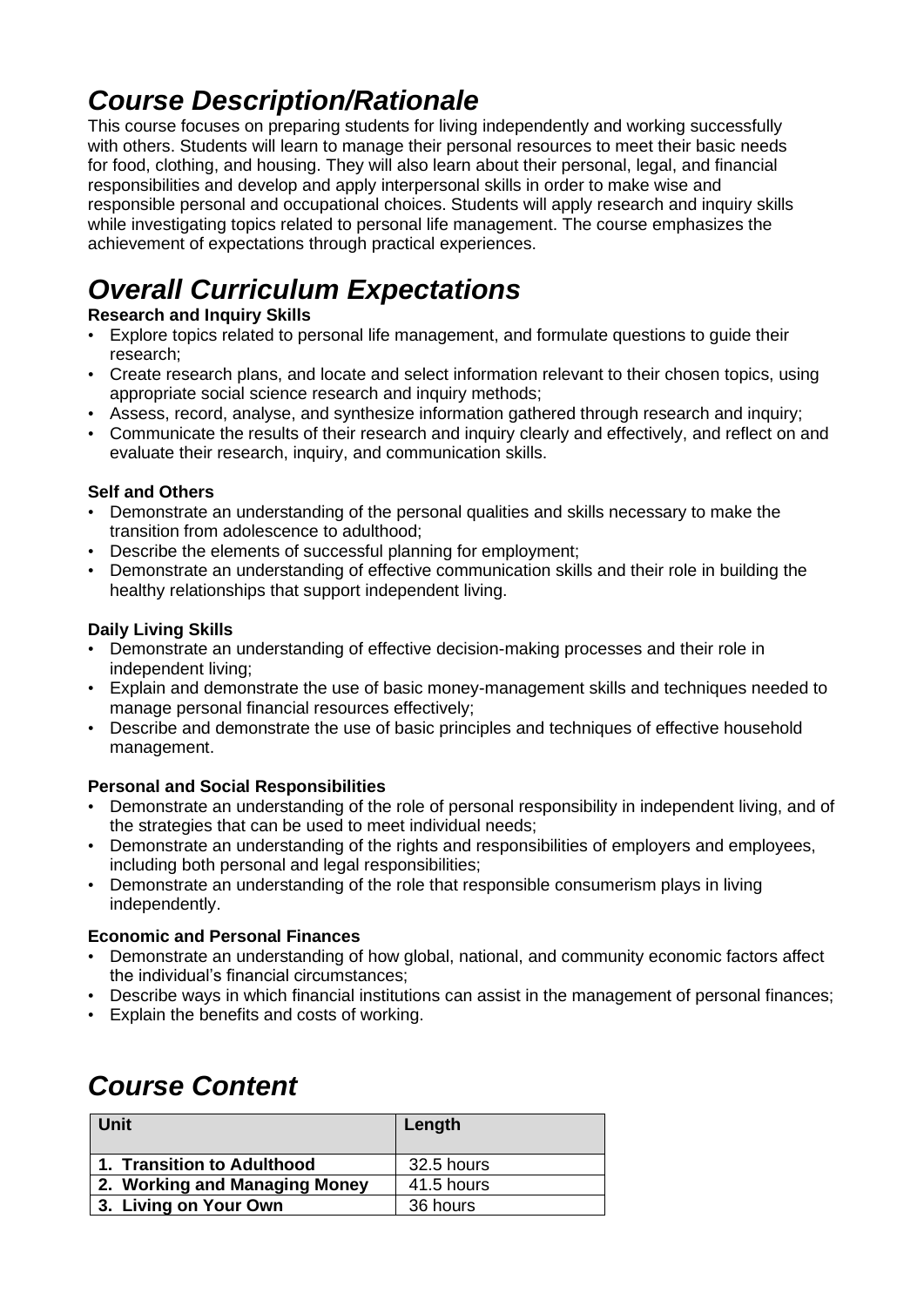```
Total 110 hours
```
# *Unit Descriptions*

### **Unit 1 – Transition to Adulthood**

In this unit, students learn about the qualities and skills needed in order to become successful, healthy adults. They practice effective communication skills and learn how communication can affect relationships. This includes thinking and learning about how different cultures might communicate in different ways and comparing how they communicate with the styles of others. Lastly, they explore the factors that influence the decision making process including family and local community values and how people make effective decisions for independent living.

### **Unit 2 – Working and Managing Money**

Students learn about the economic and personal advantages and costs of working. The rights and responsibilities of employers and employees are examined. Students investigate how financial institutions, including local institutions such as Northmart or a community store, can assist in managing money. In addition, they learn about different money management skills, and how they can be used effectively.

### **Unit 3 – Living on Your Own**

In this last unit, students look at the responsibilities of living independently and what people can do to meet those responsibilities. They practice some of the skills needed to live independently and manage, or be a respectful part of a multi-generational household. Considerations (such as local availability, shipping through cargo or on ice roads etc.) for making responsible consumer decisions are examined and students have an opportunity to use this knowledge for purchasing household items.

## *Teaching/Learning Strategies*

This course is organized into an eight-week series of lessons and activities that is presented to students in remote northern communities via the internet. The eighth week is used for course consolidation, review, and the final examination. Teacher and students communicate over the internet through timely activity feedback, emails, messages, video and audio calls. Classroom mentors assume the role of liaison between the teacher and student while also supporting a holistic approach to motivate, engage and support each individual student.

A variety of strategies will be used in the online delivery of this course. Some instructional strategies include:

- Pre-teaching of key vocabulary;
- Creating graphic organizers;
- Cooperative learning;
- Group discussion;
- Case studies;
- Independent research.

Learning goals will be discussed at the beginning of each assignment and success criteria will be provided to students. The success criteria are used to develop the assessment tools in this course, including rubrics and checklists.

### *Evaluation*

The final grade will be determined as follows (Ontario Ministry of Education, 2010):

Seventy per cent of the grade will be based on evaluation conducted throughout the course. This portion of the grade should reflect the student's most consistent level of achievement throughout the course, although special consideration should be given to more recent evidence of achievement.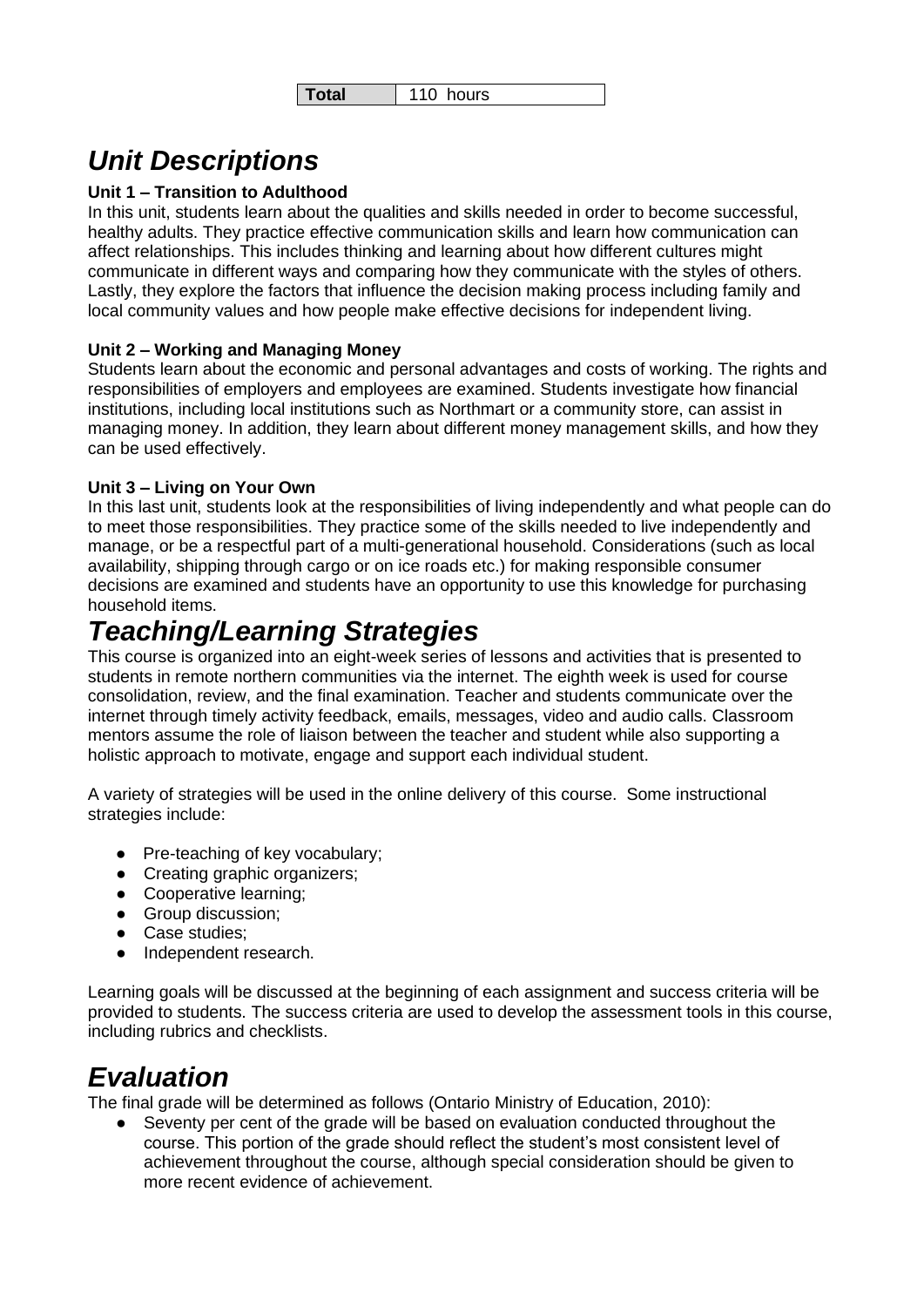● Thirty percent of the grade will be based on a final evaluation administered at or towards the end of the course. This evaluation will be based on evidence from one or a combination of the following: an examination, a performance, an essay, and/or another method of evaluation suitable to the course content. The final evaluation allows the student an opportunity to demonstrate comprehensive achievement of the overall expectations for the course (p. 41).

Ontario Ministry of Education. (2010). *Growing success: Assessment, evaluation and reporting in Ontario schools*. Toronto ON: Queen's Printer for Ontario.

| Type of<br><b>Assessment</b> | <b>Category</b>                  | <b>Details</b>                                                                                                                                                                                                   | Weigh<br>ting<br>$(\%)$ |
|------------------------------|----------------------------------|------------------------------------------------------------------------------------------------------------------------------------------------------------------------------------------------------------------|-------------------------|
| <b>Term Work</b><br>(70%)    | Knowledge/<br>Understanding      | Describe the various ways individuals meet their<br>basic food needs.<br>Explain the benefits of working for pay.                                                                                                | 13                      |
|                              | Thinking                         | Analyse the impact of employment changes on<br>personal finances.<br>Compare the products and services offered by a<br>variety of financial institutions.                                                        | 19                      |
|                              | Communication                    | Demonstrate the use of effective techniques for<br>making consumer complaints.<br>Clearly communicate the results of their inquiries.                                                                            | 19                      |
|                              | Application                      | Evaluate retail shopping opportunities available<br>within their community as sources of basic<br>products and services.<br>Apply appropriate conflict-resolutions skills to<br>resolve interpersonal conflicts. | 19                      |
| Final<br>Evaluation<br>(30%) | Culminating<br>Activity<br>(15%) | Knowledge/Understanding                                                                                                                                                                                          | 3                       |
|                              |                                  | Thinking                                                                                                                                                                                                         | $\overline{4}$          |
|                              |                                  | Communication                                                                                                                                                                                                    | 4                       |
|                              |                                  | Application                                                                                                                                                                                                      | 4                       |
|                              | Exam<br>(15%)                    | Knowledge/Understanding                                                                                                                                                                                          | 3                       |
|                              |                                  | Thinking                                                                                                                                                                                                         | 4                       |
|                              |                                  | Communication                                                                                                                                                                                                    | 4                       |
|                              |                                  | Application                                                                                                                                                                                                      | $\overline{4}$          |
| <b>TOTAL</b>                 |                                  |                                                                                                                                                                                                                  | 100                     |

### *Assessment/Evaluation Strategies*

A variety of assessment and evaluation methods, strategies and tools are required as appropriate to the expectation being assessed. These include diagnostic, formative, and summative within the course and within each unit.

Assessment *for* learning and assessment *as* learning is obtained through a variety of means, including the following:

- Ongoing descriptive feedback (e.g., descriptive feedback on students' plans for the class celebration);
- Self-assessment (e.g., weekly self-assessment of learning, relative to specific course content as well as in contextual school, community and Land based learning);
- Peer assessment (e.g., peer feedback on personal goals related to course specific content and generalised throughout the school day);
- Mentor observations (e.g. of specific course expectations during Land based and cultural activities as well as during course specific activities);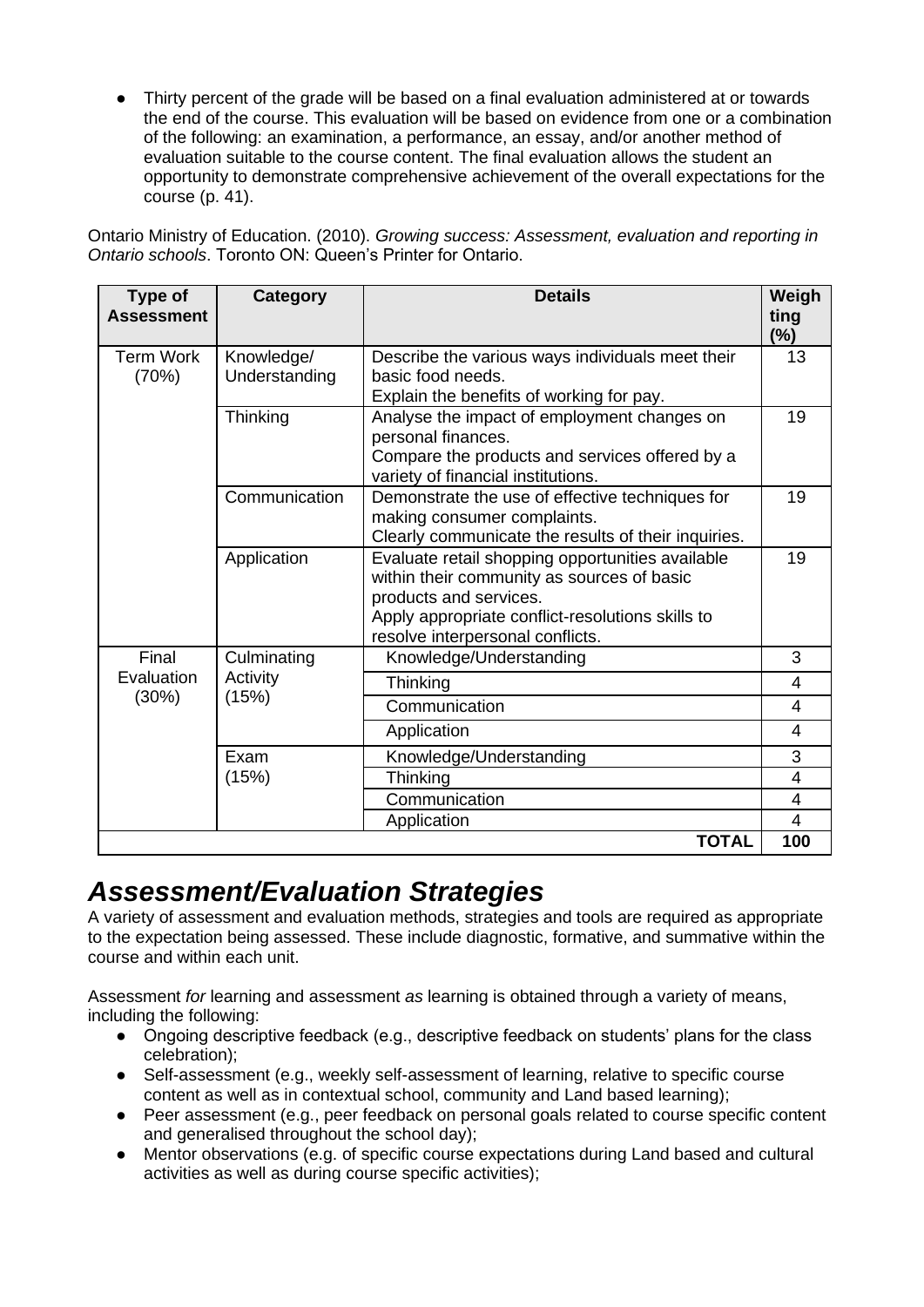• Conversations with student on a regular basis to verbalize observations, ask questions, and clarify understanding.

Evidence of student achievement (assessment *of* learning) is collected from various sources, including the following:

- Ongoing observations of most consistent work, with consideration given to most recent work (e.g., evidence of meeting expectations for food safety during set-up for class celebration);
- Conversations with students (e.g., discussion about personal wants and needs relative to specific family and local community values as well as values in the Westernized world);
- Summative unit activities (e.g., applying for a job, creating a personal budget (taking into consideration local variances in northern supply / demand, prices etc.), planning a class celebration);
- Culminating activity (My Blueprint portfolio);
- Exam.

The Ministry of Education's 2010 document, *Growing Success*, outlines the seven fundamental principles that guide best practice in the assessment and evaluation of students. KiHS teachers use practices that:

- are fair, transparent, and equitable for all students;
- support all students, including those with special education needs, those who are learning the language of instruction (English or French), and those who are First Nation, Métis, or Inuit;
- are carefully planned to relate to the curriculum expectations and learning goals and, as much as possible, to the interests, learning styles and preferences, needs, and experiences of all students;
- are communicated clearly to students and parents at the beginning of the course and at other points throughout the school year or course;
- are ongoing, varied in nature, and administered over a period of time to provide multiple opportunities for students to demonstrate the full range of their learning;
- provide ongoing descriptive feedback that is clear, specific, meaningful, and timely to support improved learning and achievement;
- develop students' self-assessment skills to enable them to assess their own learning, set specific goals, and plan next steps for their learning (p.6).

## *Resources*

Consumer Protection Ontario. (2017). *Payday loans: Your rights.*  <https://www.ontario.ca/page/payday-loan-your-rights>

Council for Economic Education. (2010). *Financial fitness for life: Student workbook grades 9-12*. [http://kihs1.knet.ca/m25/pluginfile.php/28622/mod\\_assign/intro/8.1.pdf](http://kihs1.knet.ca/m25/pluginfile.php/28622/mod_assign/intro/8.1.pdf) 

Econedlink. (2018). *Financial fitness for life 9-12 3rd edition.*  <https://www.econedlink.org/resources/collection/fffl-9-12/>

- Hands on Banking Organization. (2017). *Savings and chequing guide.*  <https://www.handsonbanking.org/htdocs/en/k/#/en/k/sa/index.html>
- Health Canada. (2012). *Food safety for First Nations people of Canada: A manual for healthy practices.*  [http://www.gov.mb.ca/imr/ir/pdf/pubs/nhfi\\_food\\_safety\\_for\\_first\\_nations\\_people\\_of\\_canada.pdf](http://www.gov.mb.ca/imr/ir/pdf/pubs/nhfi_food_safety_for_first_nations_people_of_canada.pdf)

Financial Services Commission of Ontario. (2016). Understanding automobile insurance. [https://www.fsco.gov.on.ca/en/auto/brochures/Pages/brochure\\_autoins.aspx#a1](https://www.fsco.gov.on.ca/en/auto/brochures/Pages/brochure_autoins.aspx#a1)